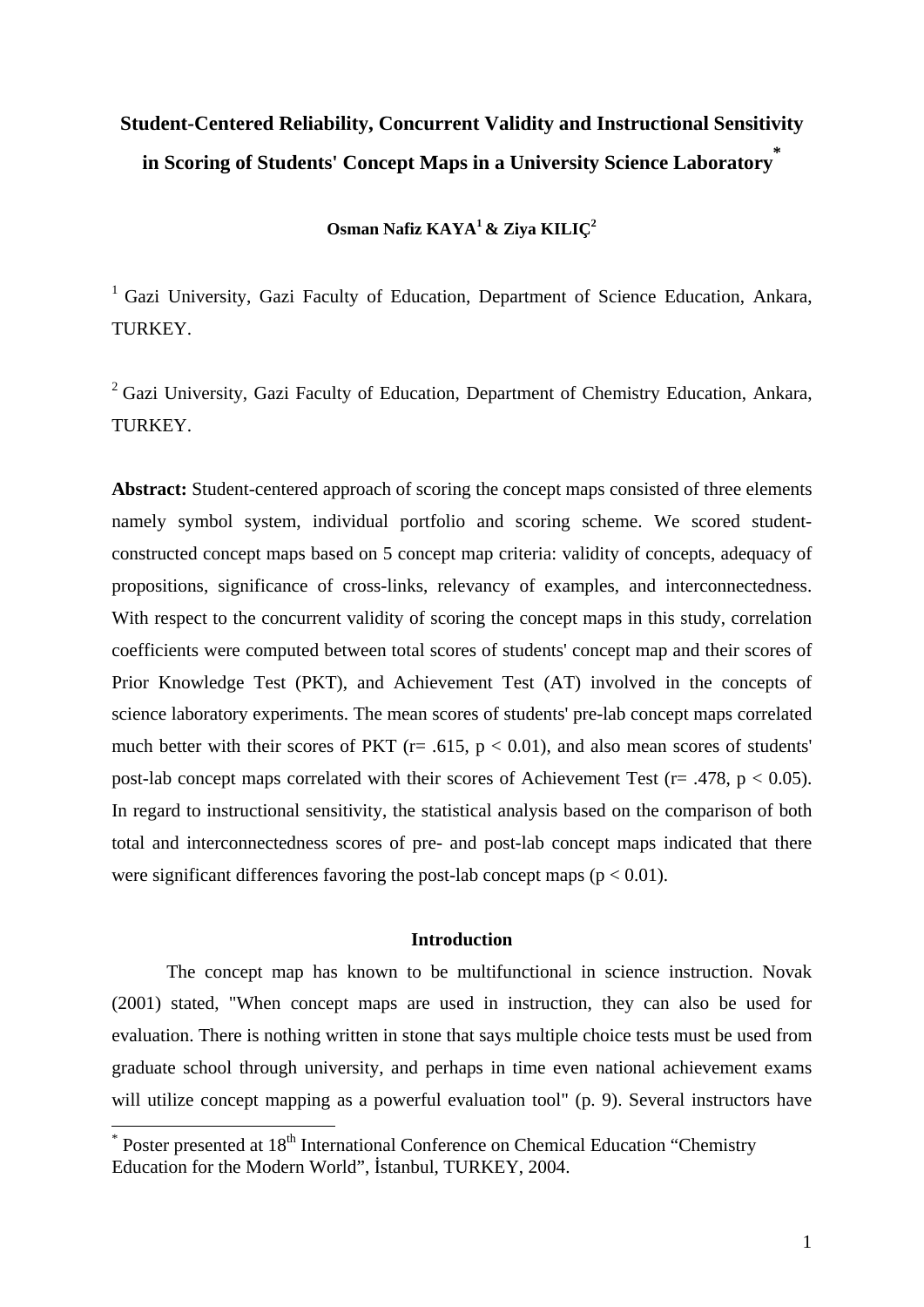used pre- and post-lecture concept maps with teacher-supplied concepts, at intervals ranging one period to four-six weeks, in units of science instruction such as physics (e.g., electricity), biology (e.g., photosynthesis, marine life), and chemistry (e.g., oxidation-reduction, atomic structure), for describing the development of students' conceptual understanding over a period of time (e.g., 3 weeks, two semesters) (Hegarty-Hazel, 1991 a, b; Markow & Lonning 1998; Martin, Mintzes, & Clavijo, 2000; Pearsall, Skipper, & Mintzes, 1997; Regis, Albertazzi, & Roletto, 1996; and Wallace & Mintzes, 1990). These authors have analyzed concept maps on several criterions, which may include some or all of the following: concepts, propositions, relationships, cross-links, hierarchy, general to specific, branching, integration, differentiation, and interconnectedness.

What impact student-constructed maps had on conceptual learning was the primary purpose of the foregoing studies. Concept map was used as a powerful tool to assess student conceptual understanding and to promote concept development. However, these studies did not directly measure conceptual understanding based on science concepts structured through concept maps. Other issues are: firstly, except for Peersall et al., (1997) and Martin et al., (2000) studies, all other conceptual understanding studies using pre- and post-concept maps employed teacher given concept labels, which in our view is not a valid approach for measuring conceptual understanding because this approach restricts the use of students' personal knowledge and understanding **(**Ruiz-Primo & Shavelson 1996). Secondly, the focus in most studies was whether or not concept mapping would bring about better achievement scores in traditional tests. Learning from these previous studies, our study (1) devoted a long period of training in concept mapping skills before research activities; (2) used students' personal knowledge (their own concept labels) for constructing the concept maps; (3) developed a symbol system together with students for scoring concept maps, which sought to address the issue of reliability (objectivity); (4) used student's individual portfolio for tracing the conceptual change; (5) included the missing criterion of "example of concepts"; (6) added the new category named "interconnectedness"; (7) used pre- and post-laboratory concept maps as a measure of conceptual learning instead of traditional tests; and (8) identified students' alternative conceptions in pre- and post-laboratory concept maps.

# **Purpose**

Taking the points above into consideration, the aim of this paper is to investigate the concurrent validity and instructional sensitivity of students' concept maps as vehicles for exploring their conceptual understanding. *Concurrent validity* is the correlations between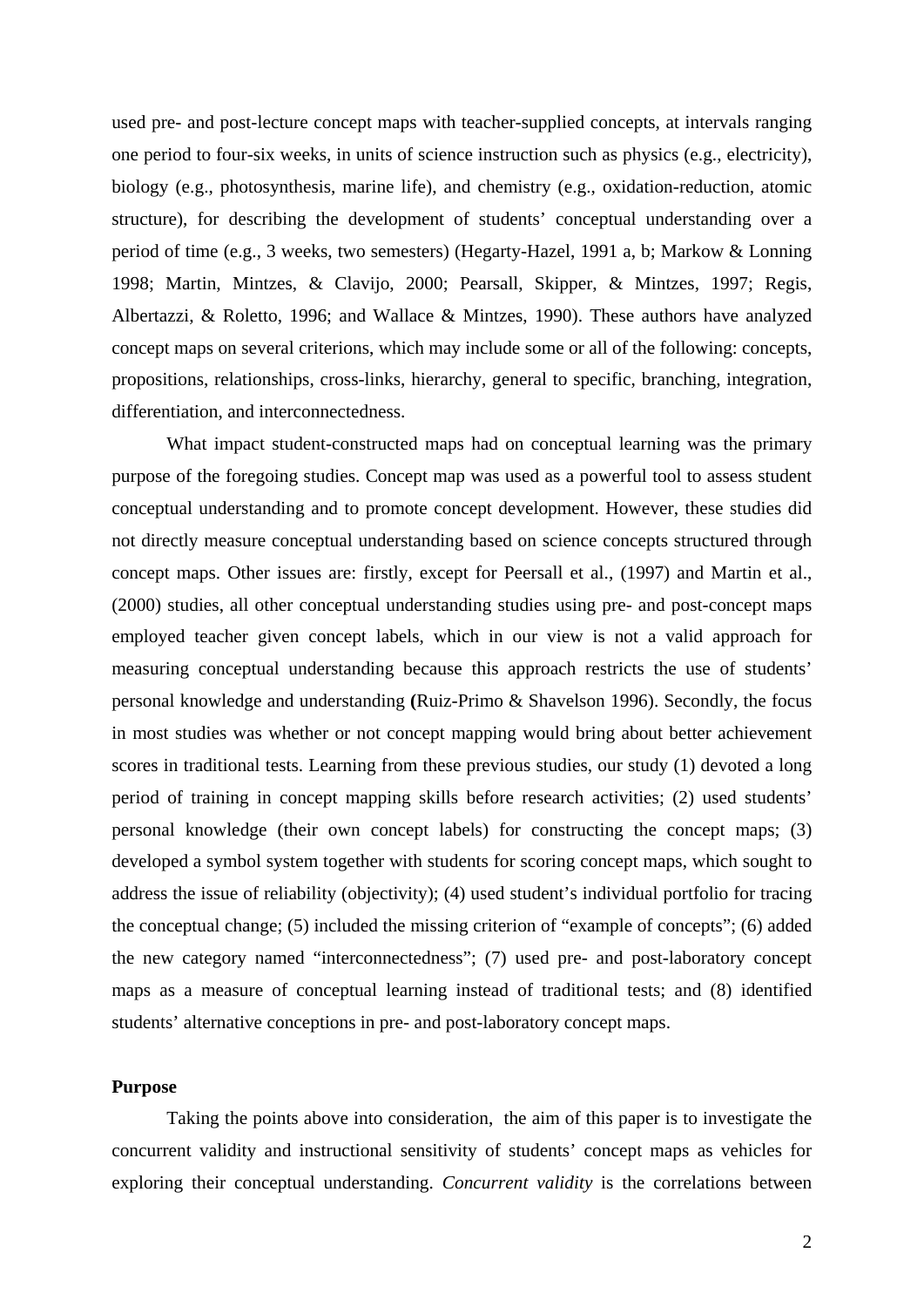concept map scores and other measures of students' achievement (Ruiz-Primo & Shavelson, 1996). *Instructional sensitivity* is the comparisons of concept maps before and after instruction with respect to the number of components in concept maps (Ruiz-Primo & Shavelson, 1996).

#### *Significance of this study*

Until a couple years, although concept mapping has been widely accepted as a valid tool in assessing students' knowledge structure, studies have been focusing more on the effects of concept mapping on students' achievement in science. The distinct difference between this study and the earlier studies is the use of a student-centered approach as a reliable method of scoring concept map instead of the interrater reliability or inter-scorer agreement used in many previous studies (Nakhleh & Krajcik 1991; Novak & Musonda, 1990; Rice, Ryan & Samson, 1998; Ruiz-Primo, Schultz, Li & Shavelson 2001; Rye and Rubba, 2002).

## **Research Questions**

1. With respect to the concurrent validity;

- Are there significant correlations between scores of students' pre-lab concept maps and their scores of prior knowledge test?
- Are there significant correlations between scores of student' post-lab concept maps and achievement tests in science laboratory topics?

2. Are there significant differences between the total and interconnectedness scores of students' pre- and post-lab concept maps with respect to the instructional sensitivity?

## **Methods**

### **Participants**

A total of 20 students (7 males and 13 females), ages 20-21, were randomly selected from five science laboratory classes taught in the second semester of the 2000-2001 academic year in the Faculty of Gazi Education, Ankara, Turkey.

#### **Procedures and Laboratory Design**

The science laboratory course was 8 weeks long. The class met once a week for 3 hours, which constituted 24 hours of laboratory instruction. Students were grouped into small groups of three consisting of both male and female to facilitate collaborative learning. Science laboratory learning was planned for prospective middle school science teachers. All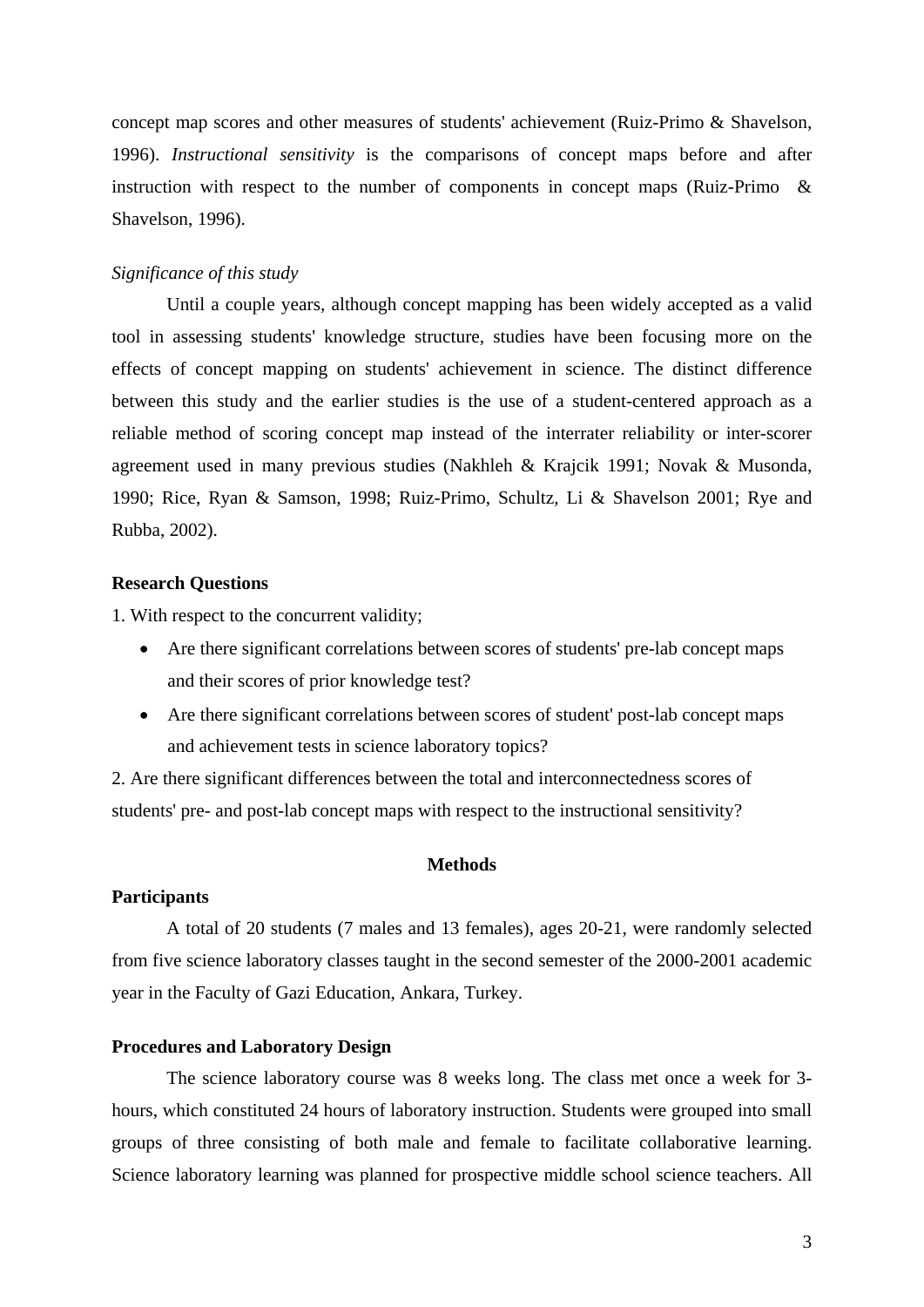of the students were given only the names of the general concepts related to lab experiments which would be performed, for example, chemical reaction, reaction heat, and acids-bases and neutralizations. There are 8 predetermined lab topics and students worked in groups of 2- 3. Each group worked on a different topic every week on a predetermined rotational schedule. The laboratory topics were: (1) the energy of reactions (reaction heat), (2) acids-bases (buffer solutions), (3) solution chemistry (solubility), (4) basic cell structure and functions, (5) cellular reproduction (meiosis and mitosis), (6) photosynthesis, (7) resistance and (8) magnetism.

## **Training in Concept Mapping**

The training sessions involved teaching students how to construct and score concept maps using several chemistry topics, which took a-4 hours of laboratory time. The first training session consisted of explaining and discussing what was meant by a concept and the associated terminologies such as concept label, linking words, hierarchy, examples of concept, proposition, and cross-link. In the second laboratory session, the instructor did a practice exercise with students on the particulate nature of matter by selecting the central or main concept from a list of concepts, displaying examples of hierarchical and nonhierarchical concept maps, and constructing a concept map. The third laboratory session was, therefore, devoted to assess the concept maps constructed by the students at home, to help students identify valid and invalid propositions, cross-links between concepts, and examples of concepts and also to practice the symbol system, individual portfolio and scoring schemes.

## **Scoring the Concept Maps**

We examined student-constructed concept maps using 5 concept map criterions: validity of concepts, adequacy of propositions, significance of cross-links, relevancy of examples, and interconnectedness. The same students' pre- and post-lab concept maps are shown in Figures 1 and 2. The researchers provided each student a portfolio to keep his or her pre- and post-laboratory concept maps. On the first page of each portfolio, the instructor placed a sheet containing two tables: One for assessing students' pre-laboratory concept maps and the second for assessing students' post-laboratory concept maps. By comparing the scores tabulated for each pre- and post-laboratory concept maps, the instructor was able to assess each student's conceptual understanding. Moreover, the student was also able to monitor his/her conceptual growth, keep track of scores, and check their own concept map scores.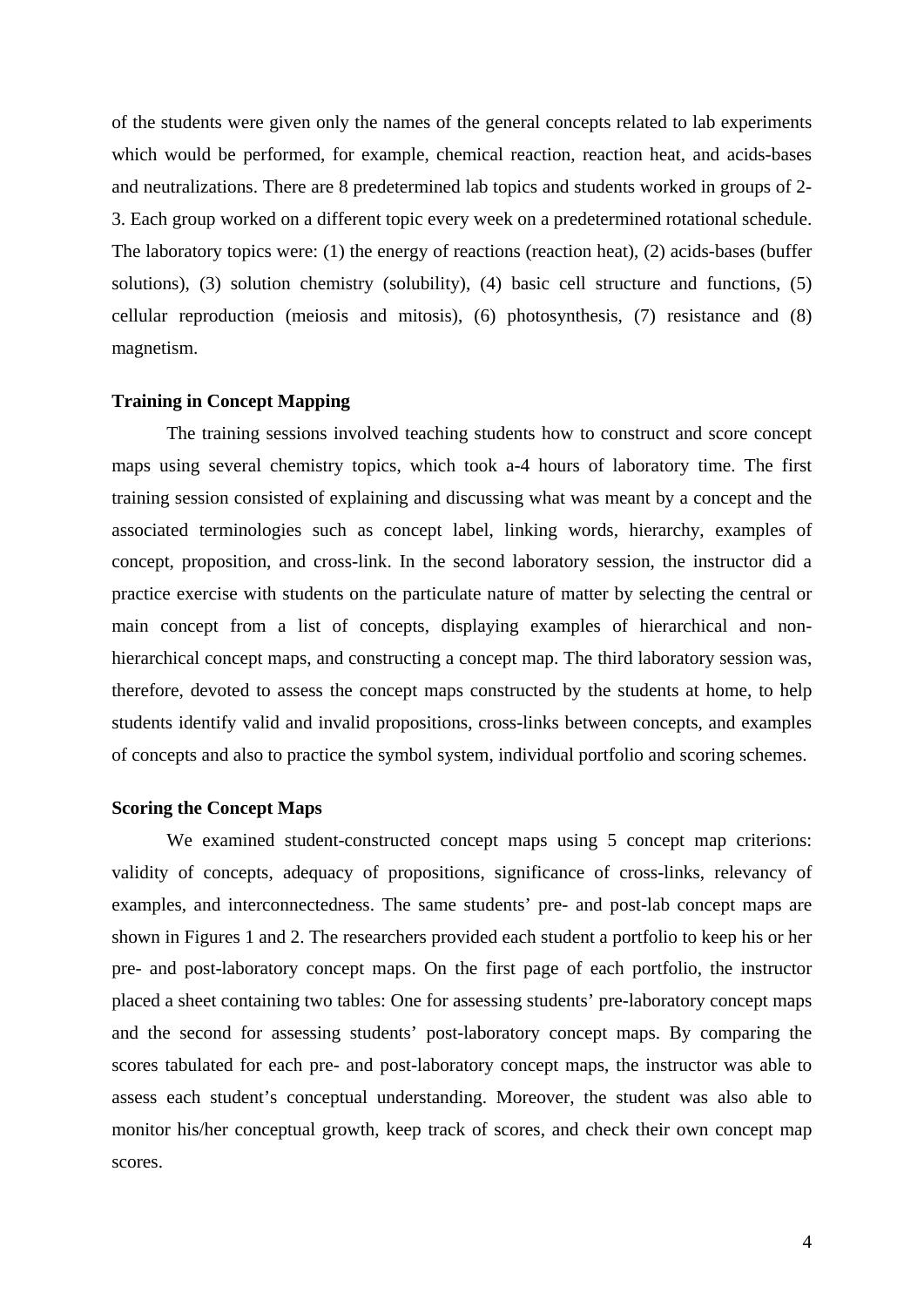

Figure-1. A student's pre-laboratory concept map for the experiment of acids-bases and neutralization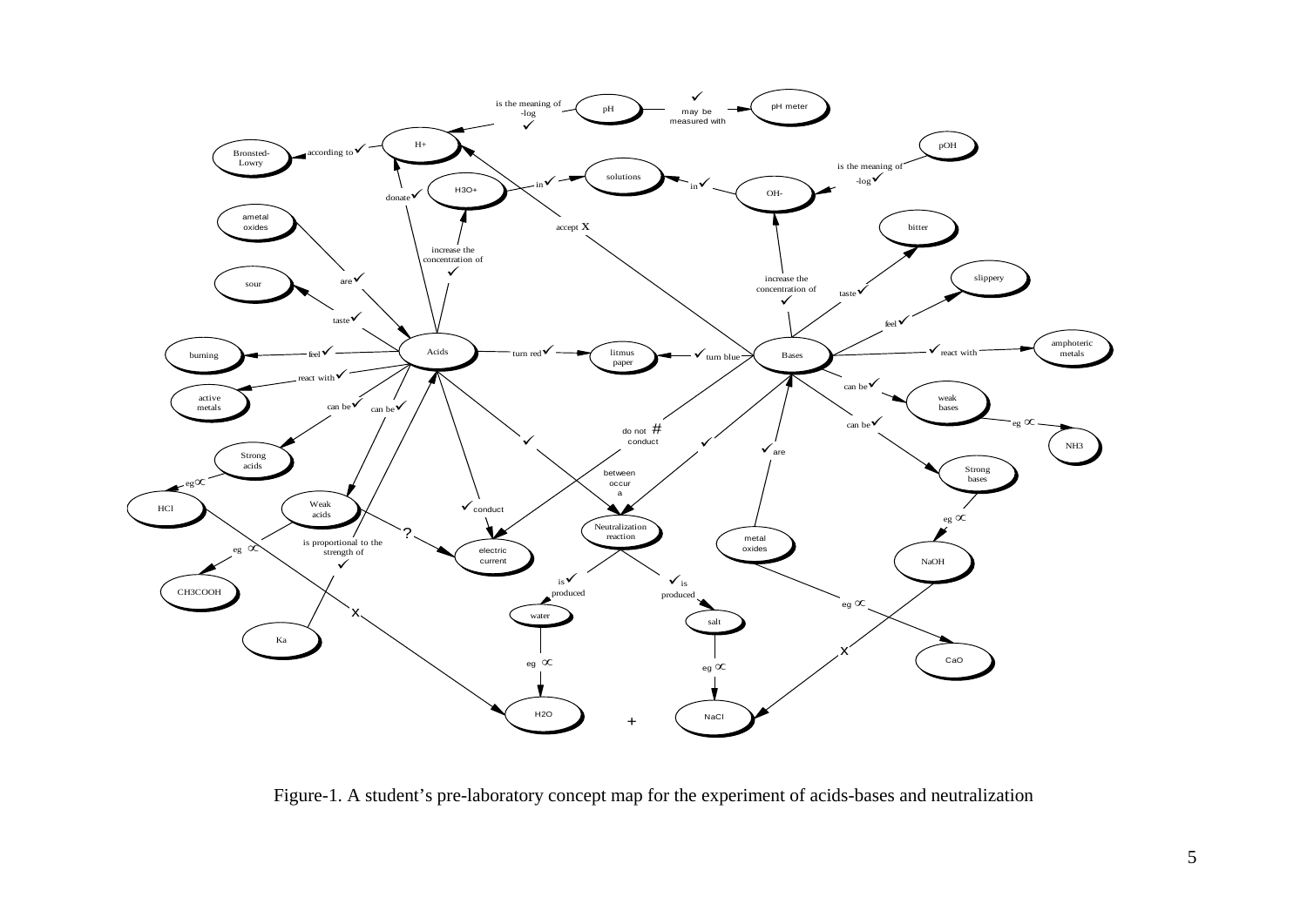

Figure-2. The same student's post-laboratory concept map for the experiment of acids-bases and neutralization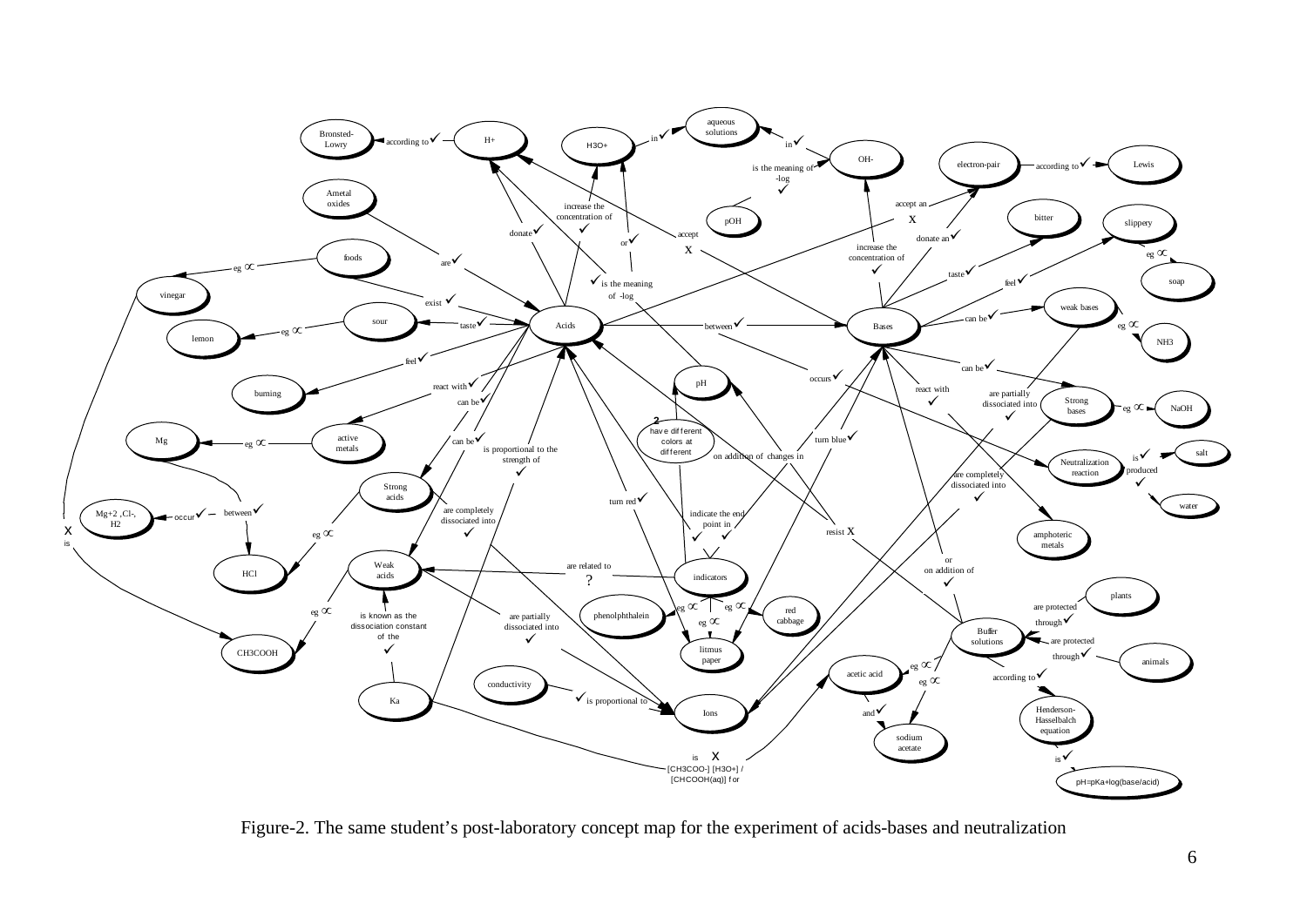The symbol system for assessing student constructed pre- and post laboratory concept maps:  $(\forall)$  a valid proposition

( **X** ) a valid and significant cross-link

 $(\alpha)$  a valid example of concept

( # ) an alternative conception

( **?** ) unclear proposition, unlabelled relationships between concepts, and incorrect isolated concepts and linking words

*Scoring ways for pre- and post- laboratory concept map of a student are below. \*The total score* = [(valid propositions x 1 point) + (valid and significant cross-links x 10 points) + (valid examples x 1 point)]

*\*The value of interconnectedness* = [(valid and significant cross-links x 10 points) / (valid concepts x 1 point) x 100]

### **Instruments**

Prior to the beginning of this study, Prior Knowledge Test (PKT), a-20 item multiplechoice test was developed by the researchers with the help of two experts in the lab topics selected for this study and administered to all students for determining students' prior knowledge related to the science topics. As a post-instructional test, Achievement Test of Science Laboratory Topics (AT), a-30 item multiple-choice test was developed by the researchers with the help of the same experts in the selected lab topics and administered to all students for determining students' achievements related to science laboratory experiments. Cronbach's alpha reliabilities of these tests were respectively 0.73 and 0.78.

#### **Results**

We calculated the total average score of each student' pre-lab concept maps scores (TASPreLCMs) for all lab topics. The descriptive statistics of the prior knowledge test and total average score of pre-lab concept maps are given in Table 1. It was computed correlation coefficients between PKT scores and TASPreLCMs. The total average scores of students' prelab concept maps correlated highly with their scores of Prior Knowledge Test ( $r = .615$ ,  $p <$ 0.01). This statistical analysis is shown in Figure 3 as a bivariate scatterplot graphic.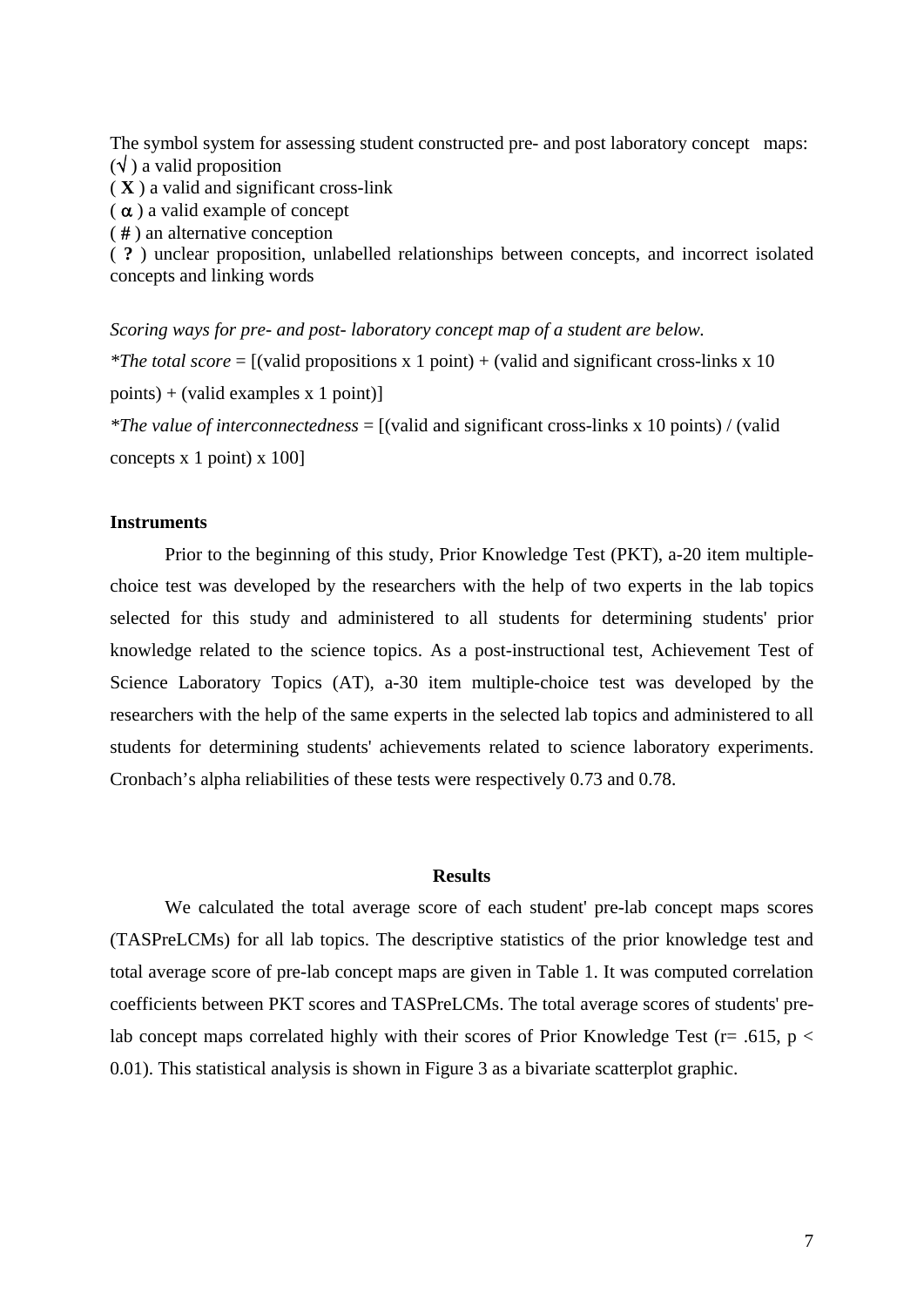|                                 | N  | Min. | Max.  |      | Mean Std. Deviation |
|---------------------------------|----|------|-------|------|---------------------|
| <b>PKT</b>                      | 20 | 5.00 | 15.00 | 9.60 | 2.98                |
| TASPreLCMs 20 53.00 81.00 69.55 |    |      |       |      | 7.79                |

**Table 1**. Means, Standard Deviations, Minimum and Maximum Values of the Prior Knowledge Test and Total Average Score of Pre-Lab Concept Maps.



Figure-3. Bivariate scatterplot of continuous variables. TASP relations Knowledge Test scores.

It was also calculated the total average score of each student' post-lab concept maps scores (TASPostLCMs) for all lab topics. The descriptive statistics of the Achievement Test (AT) and total average score of post-lab concept maps are given in Table 2. The correlation coefficient was computed between AT scores and TASPostLCMs. The total average scores of students' post-lab concept maps correlated with their scores of Achievement Test (r= .478, p < 0.05). This statistical analysis is shown in Figure 4 as a bivariate scatterplot graphic.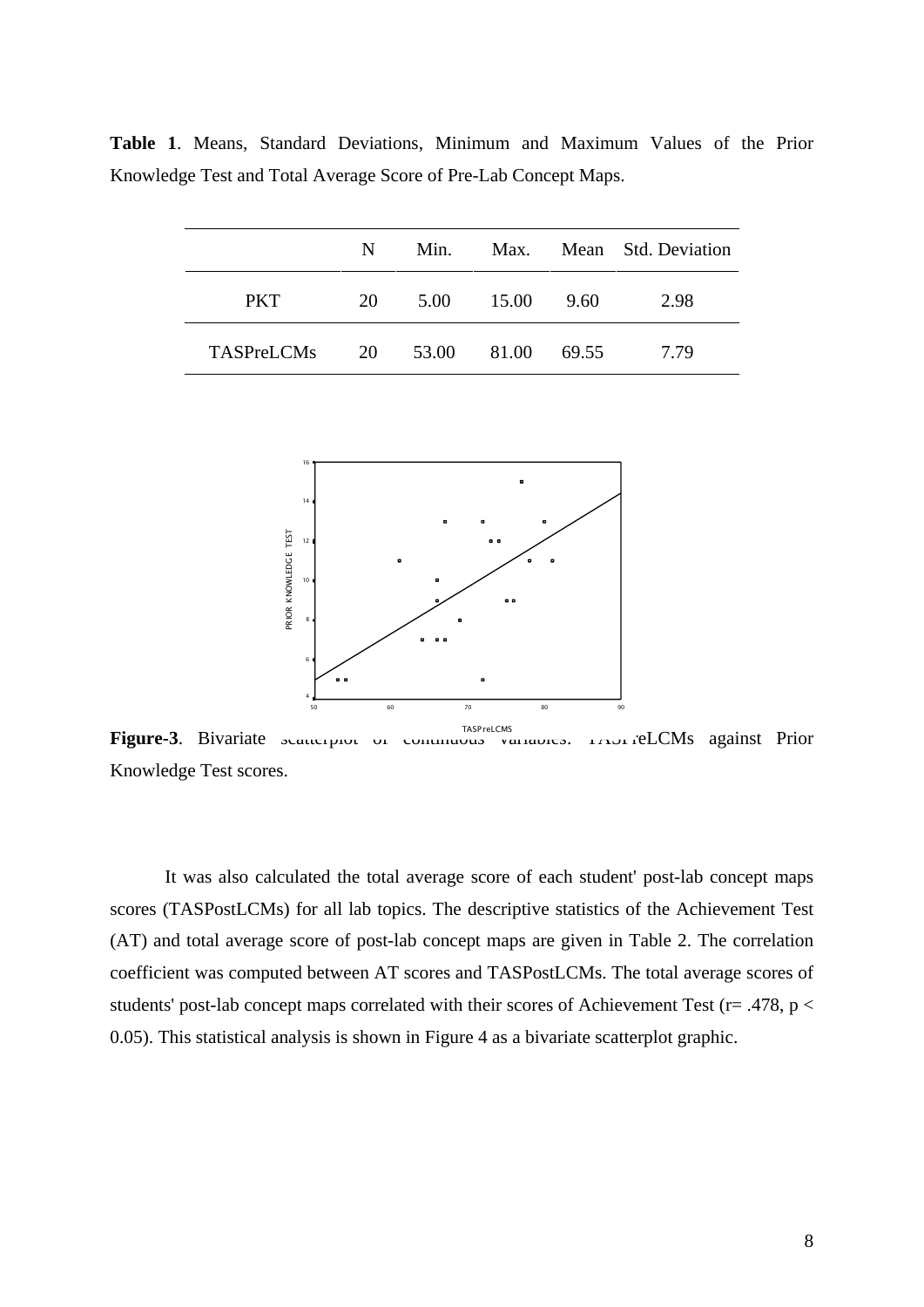**Table 2**. Means, Standard Deviations, Minimum and Maximum Values of the AchievementTest and Total Average Score of Post-Lab Concept Maps.

|                    | N. | Min.                  |                   | Max. Mean Std. Deviation |
|--------------------|----|-----------------------|-------------------|--------------------------|
| AT                 | 20 |                       | 11.00 29.00 21.45 | 5.09                     |
| <b>TASPostLCMs</b> |    | 20 77.00 114.00 96.25 |                   | 8.29                     |



**Figure-4**. Bivariate scatterplot of continuous variables: TASPostLCMs against Achievement Test scores.

We also analyzed whether or not there are significant differences between the total mean scores of pre- and post-lab concept maps by using paired sample t-test with respect to instructional sensitivity. These analyses given in Table 3 indicated that there are significant differences favoring the students' post-lab concept maps ( $p < 0.001$ ).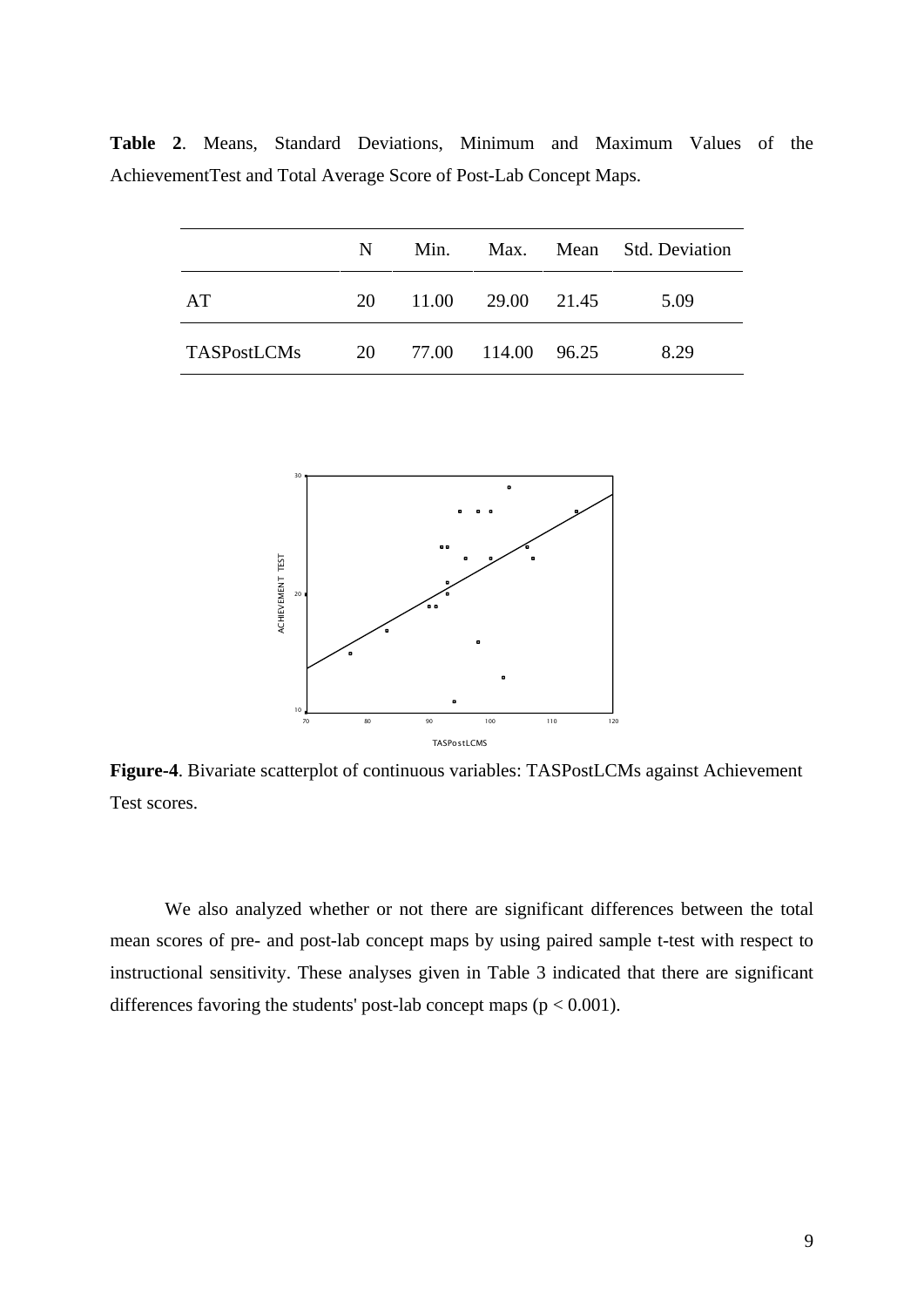|    |         | Pre- Lab. Concept Maps $(n=20)$ Post- Lab. Concept Maps $(n=20)$ | $\boldsymbol{t}$ | $\boldsymbol{p}$ |
|----|---------|------------------------------------------------------------------|------------------|------------------|
| 1. | 48.15   | 71.60                                                            | 6.268            |                  |
|    | (9.62)  | (16.22)                                                          |                  | .000             |
| 2. | 44.95   | 57.20                                                            | 5.854            | .000             |
|    | (10.57) | (14.25)                                                          |                  |                  |
| 3. | 40.55   | 56.35                                                            | 5.029            | .000             |
|    | (15.18) | (16.67)                                                          |                  |                  |
| 4. | 47.95   | 63.95                                                            | 6.367            | .000             |
|    | (13.04) | (11.01)                                                          |                  |                  |
| 5. | 42.70   | 63.00                                                            | 7.500            | .000             |
|    | (11.06) | (14.67)                                                          |                  |                  |
| 6. | 42.20   | 71.60                                                            | 11.352           | .000             |
|    | (6.91)  | (9.37)                                                           |                  |                  |
| 7. | 44.00   | 63.90                                                            |                  | .000             |
|    | (10.33) | (15.20)                                                          | 6.223            |                  |
| 8. | 54.20   | 75.15                                                            | 5.226            | .000             |
|    | (13.48) | (12.92)                                                          |                  |                  |

**Table 3**. The total mean scores and standard deviations (below) of pre- and post- laboratory. concept maps for the science laboratory experiments.

## **Summary and Conclusions**

The first aim of this study was to develop and examine a different way of obtaining reliability in scoring of the student-constructed concept maps instead of interrater reliability used in most previous studies. Hence, we used a student-centered reliability consisting of a symbol system, individual portfolios and scoring schemes. Based on our results, all three elements supported each other with respect to reliability in scoring the concept maps. We believe that if the interrater reliability is independently done based on the total scores of students' concept maps for more than one criterion by the raters, reliability in scoring the concept maps may not be reliable. The second purpose of this study was to examine the validity in scores of the concept maps in two different ways. We examined the correlation coefficients between the total scores of students' concept maps and relevant test scores with respect to concurrent validity. These correlation coefficients were high especially for the scores of pre-lab concept maps and prior knowledge test. According to these correlation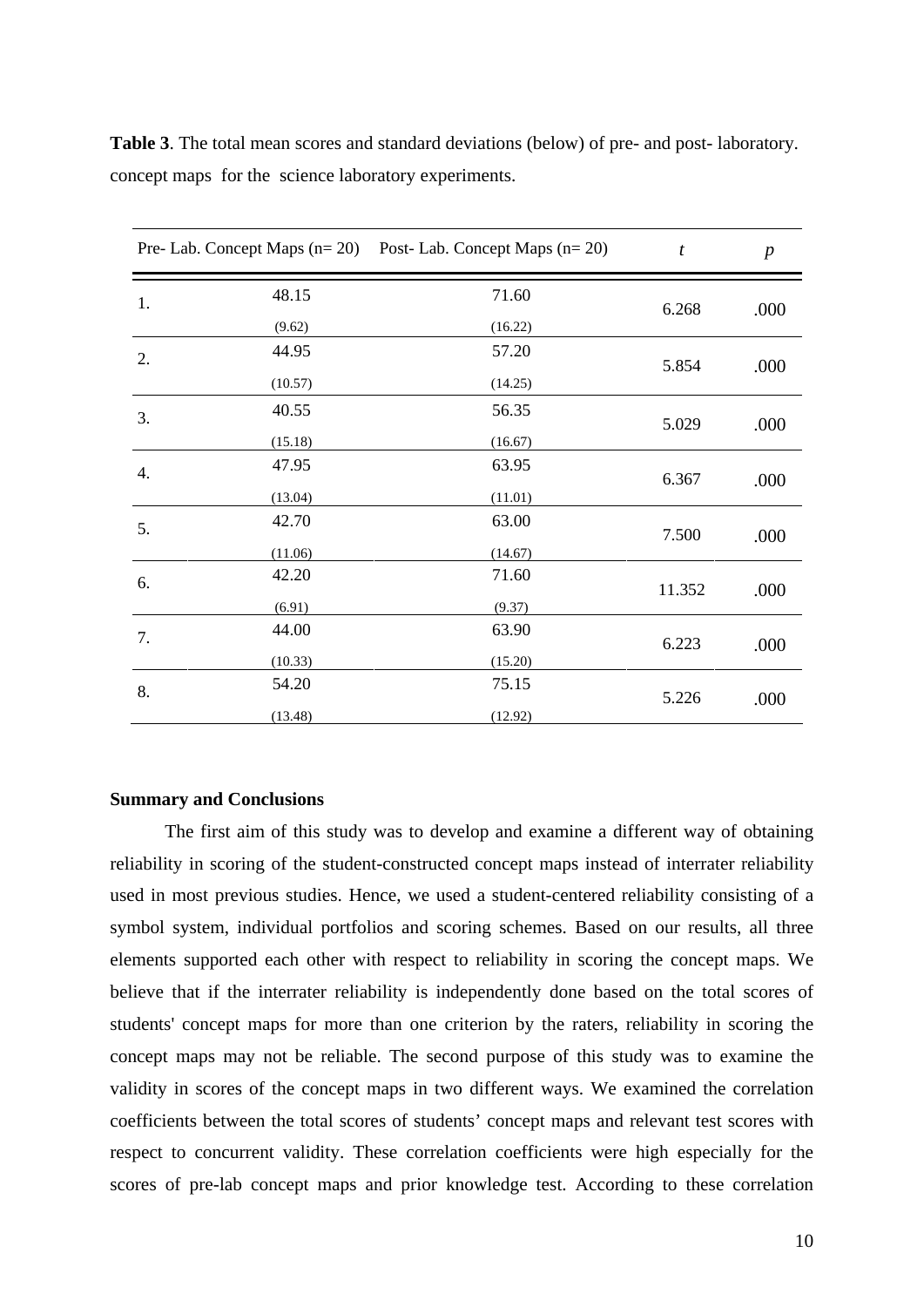coefficients, we think that these different assessment tools may point out similar things with respect to the students' knowledge structure. Also, analyses with respect to the instructional sensitivity indicated that there was a statistical difference in growth in students' knowledge structure. It could be claimed that the reliability in scoring of students' concept maps certainly affects the validity in scoring of the concept maps.

# **References**

- Hegarty-Hazel, E., & Prosser, M. (1991a). Relationship between students' conceptual knowledge and study strategies. Part 1: Student learning in physics. International Journal of Science Education, 13(3), 303–312.
- Hegarty-Hazel, E., & Prosser, M. (1991b). Relationship between students' conceptual knowledge and study strategies. Part 2: Student learning in biology. International Journal of Science Education, 13(4), 421–429.
- Markow, P.G., & Lonning, R.A. (1998). Usefulness of concept maps in college chemistry laboratories: Students' perceptions and effects on achievement. Journal of Research in Science Teaching, 35, 1015-1029.
- Martin, L.B., Mintzes, J.J., & Clavijo, E.H. (2000). Restructuring knowledge in biology: cognitive processes and metacognitive reflections. International Journal of Science Education, 22, 303-323.
- Martin, L.B., Mintzes, J.J., & Clavijo, E.H. (2000). Restructuring knowledge in biology: cognitive processes and metacognitive reflections. International Journal of Science Education, 22, 303-323.
- Nakhleh, M.B., & Krajcik, J.S. (1991). The effect of level of information as presented different tecnology on students' understanding of acid base and pH concepts. Paper presented at the annual meeting of the national Association for the Research in Science Teaching, Lake Geneva, WI. (ERIC Document Reproduction Service No; 347 062).
- Novak, J.D. & Musonda, D. (1990). A twelve-year longitudinal study of science concept learning . American Educational Research Journal, 28, 117-153.
- Pearsall, N.R., Skipper, J.E.J., & Mintzes, J.J. (1997). Knowledge restructuring in the life sciences: A longitudinal study of conceptual change in biology. Science Education, 81, 193-215.